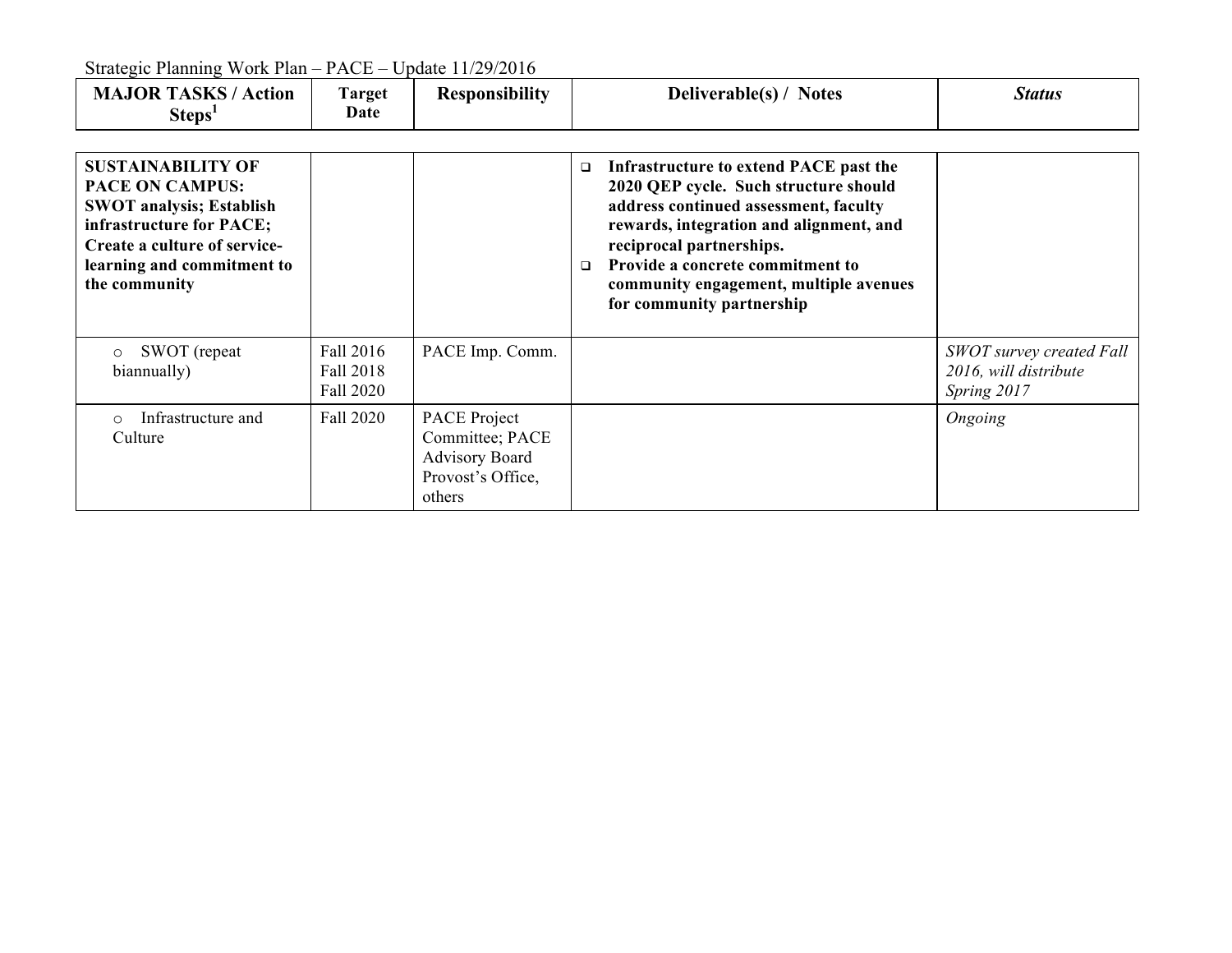| <b>MAJOR TASKS / Action</b><br>Steps <sup>1</sup>                                                                                                                                                                                                                                                                              | <b>Target</b><br>Date                                      | <b>Responsibility</b>                                           | Deliverable(s) / Notes                                                                                                                                                                                                                                                                                                                                                                                  | <b>Status</b>                                                                  |
|--------------------------------------------------------------------------------------------------------------------------------------------------------------------------------------------------------------------------------------------------------------------------------------------------------------------------------|------------------------------------------------------------|-----------------------------------------------------------------|---------------------------------------------------------------------------------------------------------------------------------------------------------------------------------------------------------------------------------------------------------------------------------------------------------------------------------------------------------------------------------------------------------|--------------------------------------------------------------------------------|
| <b>INTEGRATE WITH</b><br><b>OTHER UNIVERSITY</b><br><b>INITIATIVES: Develop a</b><br>formalized means to<br>articulate the PACE course<br>experiences; Co-Curricular<br>portfolio; Create internal<br>clearinghouse of related<br>activities; Develop PACE<br>"independent study" course<br>as a "capstone" PACE<br>experience |                                                            |                                                                 | Identify academic community engagement<br>$\bullet$<br>activities outside of PACE pipeline<br>PACE independent study would have its<br>$\bullet$<br>own "PACE" course designation, pre-<br>requisites of specific number of PACE-i-<br>fied classes (as tracked by Banner field)<br>What would be the "home" of the PACE<br>$\bullet$<br>course? can it be an elective in most/all<br>majors on campus? |                                                                                |
| Clearinghouse<br>$\circ$                                                                                                                                                                                                                                                                                                       | First build:<br>Fall 2016<br>Second<br>build: Fall<br>2017 | $\bullet$<br>PACE Imp.;<br><b>OITS</b>                          |                                                                                                                                                                                                                                                                                                                                                                                                         | Survey from 2013 will be<br>updated and sent out to<br>Colleges in Spring 2017 |
| Portfolio/record<br>$\circ$                                                                                                                                                                                                                                                                                                    | <b>TBA</b>                                                 | PACE Imp.,<br>$\bullet$<br><b>OITS</b>                          |                                                                                                                                                                                                                                                                                                                                                                                                         | Waiting for updates from<br><b>Student Affairs</b>                             |
| <b>Independent Study</b><br>$\circ$                                                                                                                                                                                                                                                                                            | Propose:<br>Fall 2017<br>Implement:<br>Fall 2018           | PACE Director,<br>$\bullet$<br>Imp.<br>Committee,<br><b>UCC</b> |                                                                                                                                                                                                                                                                                                                                                                                                         | Potential project model in<br>Spring 2017 (GOTV in<br><b>Fayette County)</b>   |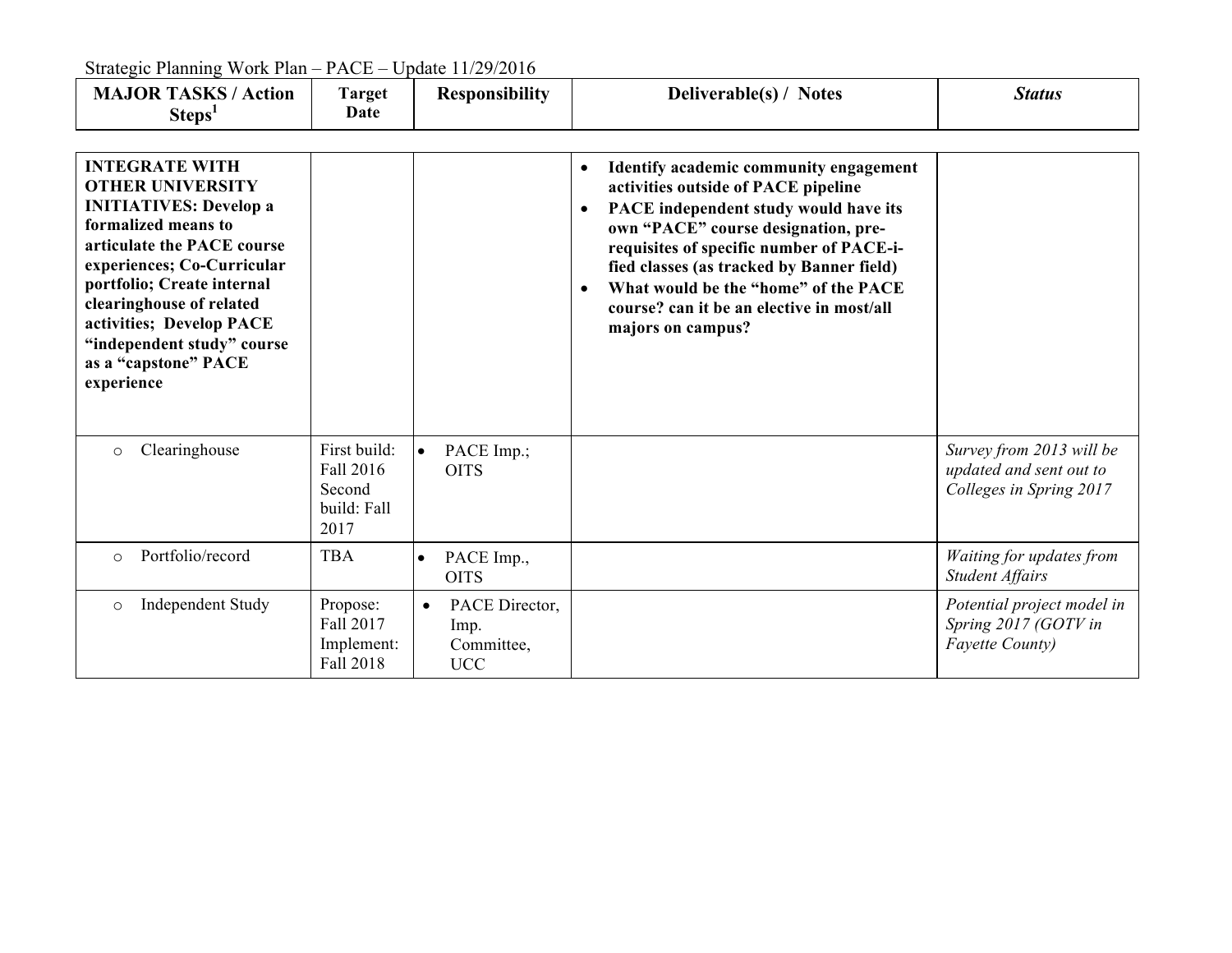| <b>MAJOR TASKS / Action</b><br>Steps <sup>1</sup>                                                                                                                                                                  | Target<br>Date |           | <b>Responsibility</b>                                     |                                                  | Deliverable(s) / Notes                                                                                                                                                                                                                                                                                                                                                                                                                                                                                                                   | <b>Status</b>                                                            |
|--------------------------------------------------------------------------------------------------------------------------------------------------------------------------------------------------------------------|----------------|-----------|-----------------------------------------------------------|--------------------------------------------------|------------------------------------------------------------------------------------------------------------------------------------------------------------------------------------------------------------------------------------------------------------------------------------------------------------------------------------------------------------------------------------------------------------------------------------------------------------------------------------------------------------------------------------------|--------------------------------------------------------------------------|
| <b>FACULTY REWARDS AND</b><br><b>SUPPORT: Integrate</b><br>common language,<br>university-wide, rewarding<br>promotion and tenure credit<br>for community engagement;<br><b>Develop PACE research</b><br>community |                |           |                                                           | $\bullet$<br>$\bullet$<br>$\bullet$<br>$\bullet$ | Awarding promotion/tenure/annual review<br>credit specifically for academic community<br>engagement both inside and outside of<br>PACE. Provide a model for related<br>initiatives<br>To address publications arising from PACE<br>activities which are related to, but in<br>different journals, faculty research areas.<br>Provide a model for related initiatives<br>Clearinghouse for data access.<br>University level, College Level recognition<br>for academic community engagement<br>activities both inside and outside of PACE |                                                                          |
| P and T language                                                                                                                                                                                                   | Spring 2017    | $\bullet$ | <b>Faculty Senate</b><br>and appropriate<br>subcommittees |                                                  |                                                                                                                                                                                                                                                                                                                                                                                                                                                                                                                                          | Draft/Send to FAC Spring<br>2017                                         |
| <b>Research Community</b>                                                                                                                                                                                          | Fall 2016      | $\bullet$ | PACE Imp.<br>Committee and<br>Director                    |                                                  |                                                                                                                                                                                                                                                                                                                                                                                                                                                                                                                                          | Multiple faculty<br>presentations/submissions<br>on PACE course projects |